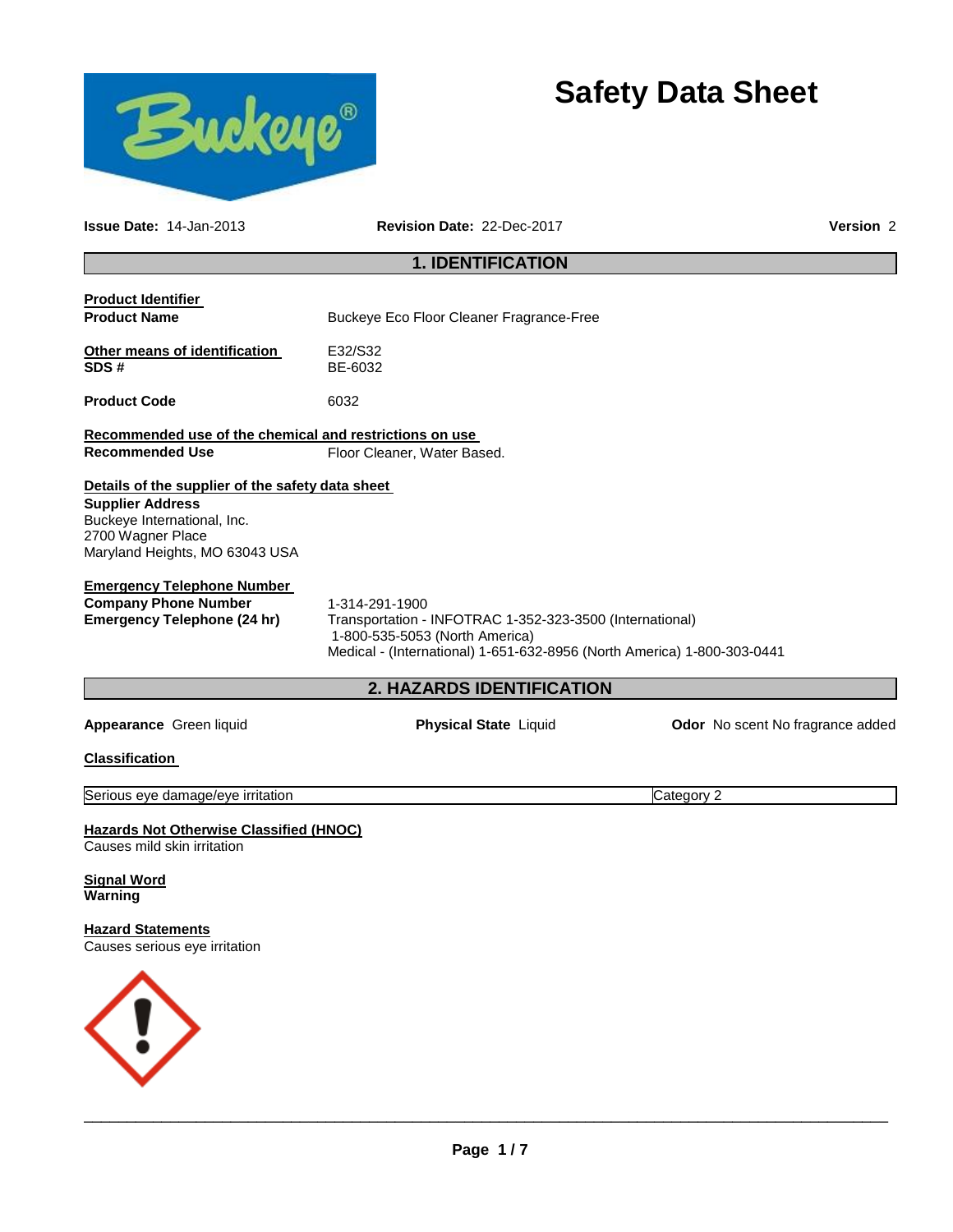#### **Precautionary Statements - Prevention**

Wash face, hands and any exposed skin thoroughly after handling Wear eye/face protection

#### **Precautionary Statements - Response**

IF IN EYES: Rinse cautiously with water for several minutes. Remove contact lenses, if present and easy to do. Continue rinsing If eye irritation persists: Get medical advice/attention

\_\_\_\_\_\_\_\_\_\_\_\_\_\_\_\_\_\_\_\_\_\_\_\_\_\_\_\_\_\_\_\_\_\_\_\_\_\_\_\_\_\_\_\_\_\_\_\_\_\_\_\_\_\_\_\_\_\_\_\_\_\_\_\_\_\_\_\_\_\_\_\_\_\_\_\_\_\_\_\_\_\_\_\_\_\_\_\_\_\_\_\_\_

#### **3. COMPOSITION/INFORMATION ON INGREDIENTS**

| <b>Chemical Name</b>      | <b>CAS No</b> | Weight-%        |
|---------------------------|---------------|-----------------|
| Alkylpolyglycoside C8-10  | 68515-73-1    | <b< td=""></b<> |
| Sodium xylenesulfonate    | 1300-72-7     | ະວ              |
| Alkylpolyglycoside C10-16 | 110615-47-9   | ∽∼              |

\*\*If Chemical Name/CAS No is "proprietary" and/or Weight-% is listed as a range, the specific chemical identity and/or percentage of composition has been withheld as a trade secret.\*\*

| <b>4. FIRST-AID MEASURES</b>               |                                                                                                                                       |  |  |  |
|--------------------------------------------|---------------------------------------------------------------------------------------------------------------------------------------|--|--|--|
| <b>First Aid Measures</b>                  |                                                                                                                                       |  |  |  |
| <b>Eye Contact</b>                         | Rinse immediately with plenty of water, also under the eyelids, for at least 15 minutes. Call<br>a physician if irritation persists.  |  |  |  |
| <b>Skin Contact</b>                        | Wash off immediately with plenty of water for at least 15 minutes. If skin irritation persists,<br>call a physician.                  |  |  |  |
| <b>Inhalation</b>                          | Remove to fresh air.                                                                                                                  |  |  |  |
| Ingestion                                  | Drink 2-3 large glasses of water. Do not induce vomiting. Call a physician. Never give<br>anything by mouth to an unconscious person. |  |  |  |
| <b>Most important symptoms and effects</b> |                                                                                                                                       |  |  |  |
| <b>Symptoms</b>                            | Causes serious eye irritation. Causes mild skin irritation.                                                                           |  |  |  |
|                                            | Indication of any immediate medical attention and special treatment needed                                                            |  |  |  |
| <b>Notes to Physician</b>                  | Treat symptomatically.                                                                                                                |  |  |  |
| <b>5. FIRE-FIGHTING MEASURES</b>           |                                                                                                                                       |  |  |  |
| <b>Suitable Extinguishing Media</b>        |                                                                                                                                       |  |  |  |
|                                            | Use extinguishing measures that are appropriate to local circumstances and the surrounding environment.                               |  |  |  |

**Unsuitable Extinguishing Media** Not determined.

## **Specific Hazards Arising from the Chemical**

Combustion products may be toxic.

**Hazardous Combustion Products** Carbon oxides. Oxides of sulfur.

#### **Protective equipment and precautions for firefighters**

As in any fire, wear self-contained breathing apparatus pressure-demand, MSHA/NIOSH (approved or equivalent) and full protective gear.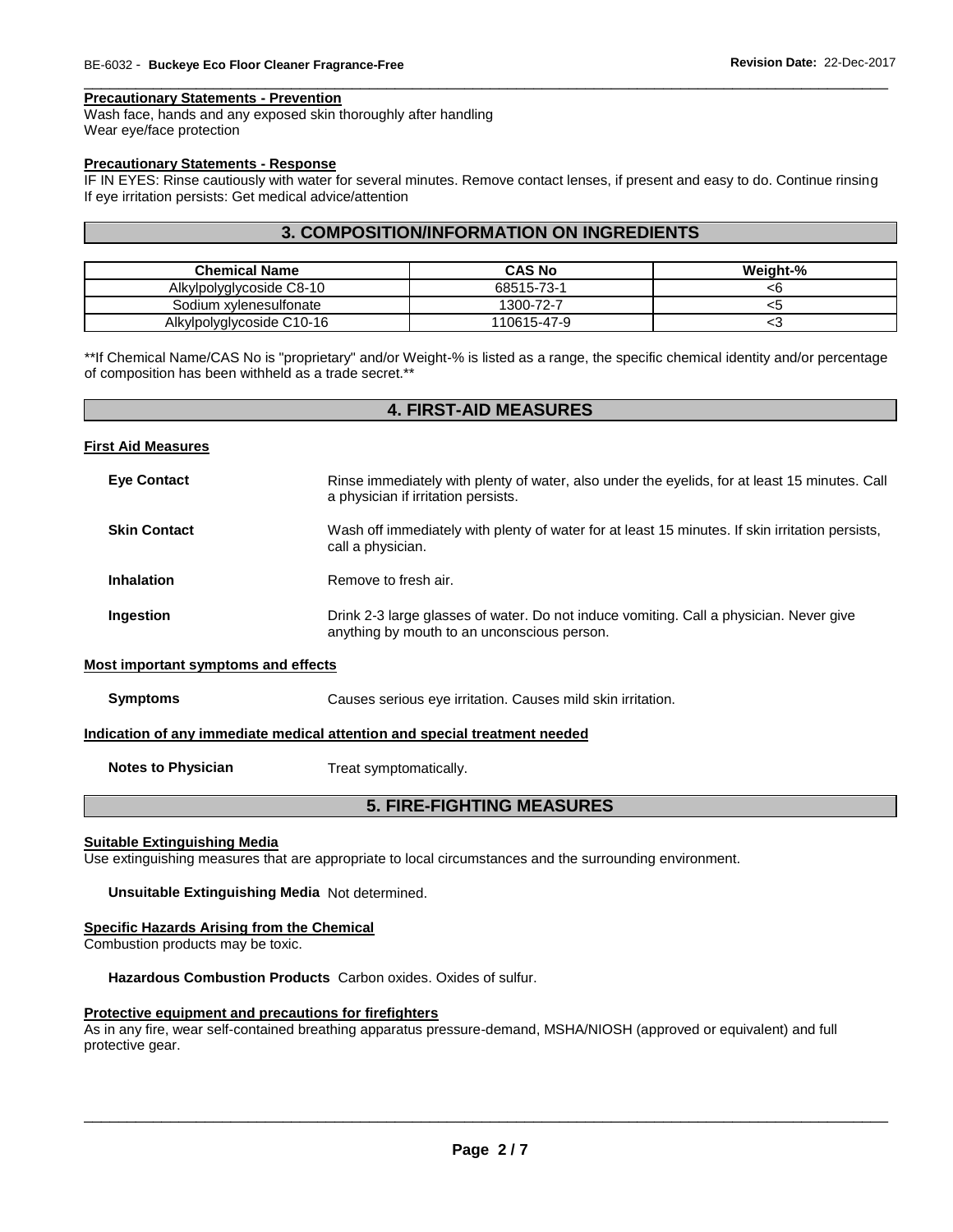|                                                              | <b>6. ACCIDENTAL RELEASE MEASURES</b>                                                                                                                                                                                                                                                  |  |  |  |
|--------------------------------------------------------------|----------------------------------------------------------------------------------------------------------------------------------------------------------------------------------------------------------------------------------------------------------------------------------------|--|--|--|
|                                                              | Personal precautions, protective equipment and emergency procedures                                                                                                                                                                                                                    |  |  |  |
| <b>Personal Precautions</b>                                  | Use personal protection recommended in Section 8.                                                                                                                                                                                                                                      |  |  |  |
|                                                              |                                                                                                                                                                                                                                                                                        |  |  |  |
| <b>Environmental Precautions</b>                             | Prevent from entering into soil, ditches, sewers, waterways and/or groundwater. See<br>Section 12, Ecological Information. See Section 13: DISPOSAL CONSIDERATIONS.                                                                                                                    |  |  |  |
| Methods and material for containment and cleaning up         |                                                                                                                                                                                                                                                                                        |  |  |  |
| <b>Methods for Containment</b>                               | Prevent further leakage or spillage if safe to do so.                                                                                                                                                                                                                                  |  |  |  |
| <b>Methods for Clean-Up</b>                                  | Pick up with mop, wet/dry vac, or absorbent material. Rinse area with clear water and allow<br>floor to dry before allowing traffic.                                                                                                                                                   |  |  |  |
|                                                              | 7. HANDLING AND STORAGE                                                                                                                                                                                                                                                                |  |  |  |
| <b>Precautions for safe handling</b>                         |                                                                                                                                                                                                                                                                                        |  |  |  |
| <b>Advice on Safe Handling</b>                               | Handle in accordance with good industrial hygiene and safety practice. Use personal<br>protection recommended in Section 8. Avoid contact with skin, eyes or clothing. Wash face,<br>hands, and any exposed skin thoroughly after handling. Keep containers closed when not in<br>use. |  |  |  |
| Conditions for safe storage, including any incompatibilities |                                                                                                                                                                                                                                                                                        |  |  |  |
| <b>Storage Conditions</b>                                    | Keep container tightly closed and store in a cool, dry and well-ventilated place. Store at<br>room temperature.                                                                                                                                                                        |  |  |  |
| <b>Incompatible Materials</b>                                | Chlorine bleach.                                                                                                                                                                                                                                                                       |  |  |  |
|                                                              | 8. EXPOSURE CONTROLS/PERSONAL PROTECTION                                                                                                                                                                                                                                               |  |  |  |
| <b>Exposure Guidelines</b>                                   | No exposure limits noted for ingredient(s). The following information is given as general<br>guidance                                                                                                                                                                                  |  |  |  |
| <b>Appropriate engineering controls</b>                      |                                                                                                                                                                                                                                                                                        |  |  |  |
| <b>Engineering Controls</b>                                  | Ensure adequate ventilation, especially in confined areas. Eyewash stations. Showers.                                                                                                                                                                                                  |  |  |  |
|                                                              | Individual protection measures, such as personal protective equipment                                                                                                                                                                                                                  |  |  |  |
| <b>Eye/Face Protection</b>                                   | Risk of contact: Wear approved safety goggles.                                                                                                                                                                                                                                         |  |  |  |
| <b>Skin and Body Protection</b>                              | Wear rubber gloves or other impervious gloves.                                                                                                                                                                                                                                         |  |  |  |
| <b>Respiratory Protection</b>                                | No protection is ordinarily required under normal conditions of use and with adequate<br>ventilation.                                                                                                                                                                                  |  |  |  |

**General Hygiene Considerations** Handle in accordance with good industrial hygiene and safety practice.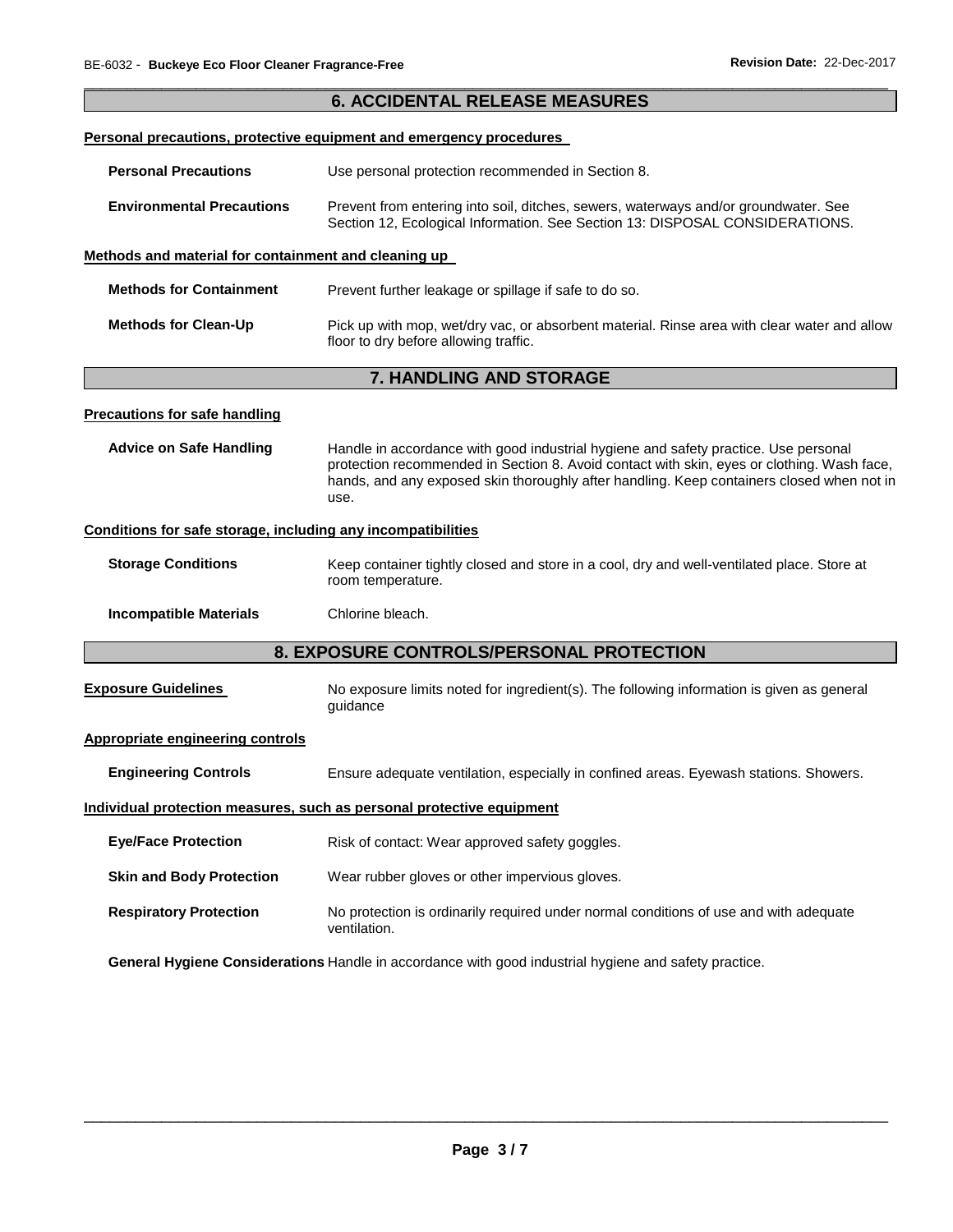#### \_\_\_\_\_\_\_\_\_\_\_\_\_\_\_\_\_\_\_\_\_\_\_\_\_\_\_\_\_\_\_\_\_\_\_\_\_\_\_\_\_\_\_\_\_\_\_\_\_\_\_\_\_\_\_\_\_\_\_\_\_\_\_\_\_\_\_\_\_\_\_\_\_\_\_\_\_\_\_\_\_\_\_\_\_\_\_\_\_\_\_\_\_ **9. PHYSICAL AND CHEMICAL PROPERTIES**

#### **Information on basic physical and chemical properties Physical Ctate**

| <b>Physical State</b>               | Liquid                     |                       |                                |
|-------------------------------------|----------------------------|-----------------------|--------------------------------|
| Appearance                          | Green liquid               | Odor                  | No scent No fragrance<br>added |
| Color                               | Green                      | <b>Odor Threshold</b> | Not determined                 |
| <b>Property</b>                     | Values                     | Remarks • Method      |                                |
| pH                                  | $8.0 - 9.0$ (conc.)        |                       |                                |
|                                     | 6.5 - 7.5 (1:512 dilution) |                       |                                |
| <b>Melting Point/Freezing Point</b> | Not determined             |                       |                                |
| <b>Boiling Point/Boiling Range</b>  | 100 °C / 212 °F            |                       |                                |
| <b>Flash Point</b>                  | None                       | Tag Closed Cup        |                                |
| <b>Evaporation Rate</b>             | 1.0                        | (Water = 1)           |                                |
| <b>Flammability (Solid, Gas)</b>    | Liquid-Not applicable      |                       |                                |
| <b>Upper Flammability Limits</b>    | Not applicable             |                       |                                |
| <b>Lower Flammability Limit</b>     | Not applicable             |                       |                                |
| <b>Vapor Pressure</b>               | Not determined             |                       |                                |
| <b>Vapor Density</b>                | Not determined             |                       |                                |
| <b>Specific Gravity</b>             | 1.022 $g/mL$               |                       |                                |
| <b>Water Solubility</b>             | Infinite                   |                       |                                |
| Solubility in other solvents        | Not determined             |                       |                                |
| <b>Partition Coefficient</b>        | Not determined             |                       |                                |
| <b>Auto-ignition Temperature</b>    | Not determined             |                       |                                |
| <b>Decomposition Temperature</b>    | Not determined             |                       |                                |
| <b>Kinematic Viscosity</b>          | Not determined             |                       |                                |
| <b>Dynamic Viscosity</b>            | Not determined             |                       |                                |
| <b>Explosive Properties</b>         | Not determined             |                       |                                |
| <b>Oxidizing Properties</b>         | Not determined             |                       |                                |
|                                     |                            |                       |                                |

### **10. STABILITY AND REACTIVITY**

#### **Reactivity**

Not reactive under normal conditions.

#### **Chemical Stability**

Stable under recommended storage conditions.

#### **Possibility of Hazardous Reactions**

None under normal processing.

**Hazardous Polymerization** Hazardous polymerization does not occur.

#### **Conditions to Avoid**

Keep separated from incompatible substances. Keep out of reach of children.

#### **Incompatible Materials**

Chlorine bleach.

#### **Hazardous Decomposition Products**

Carbon oxides. Sulfur oxides.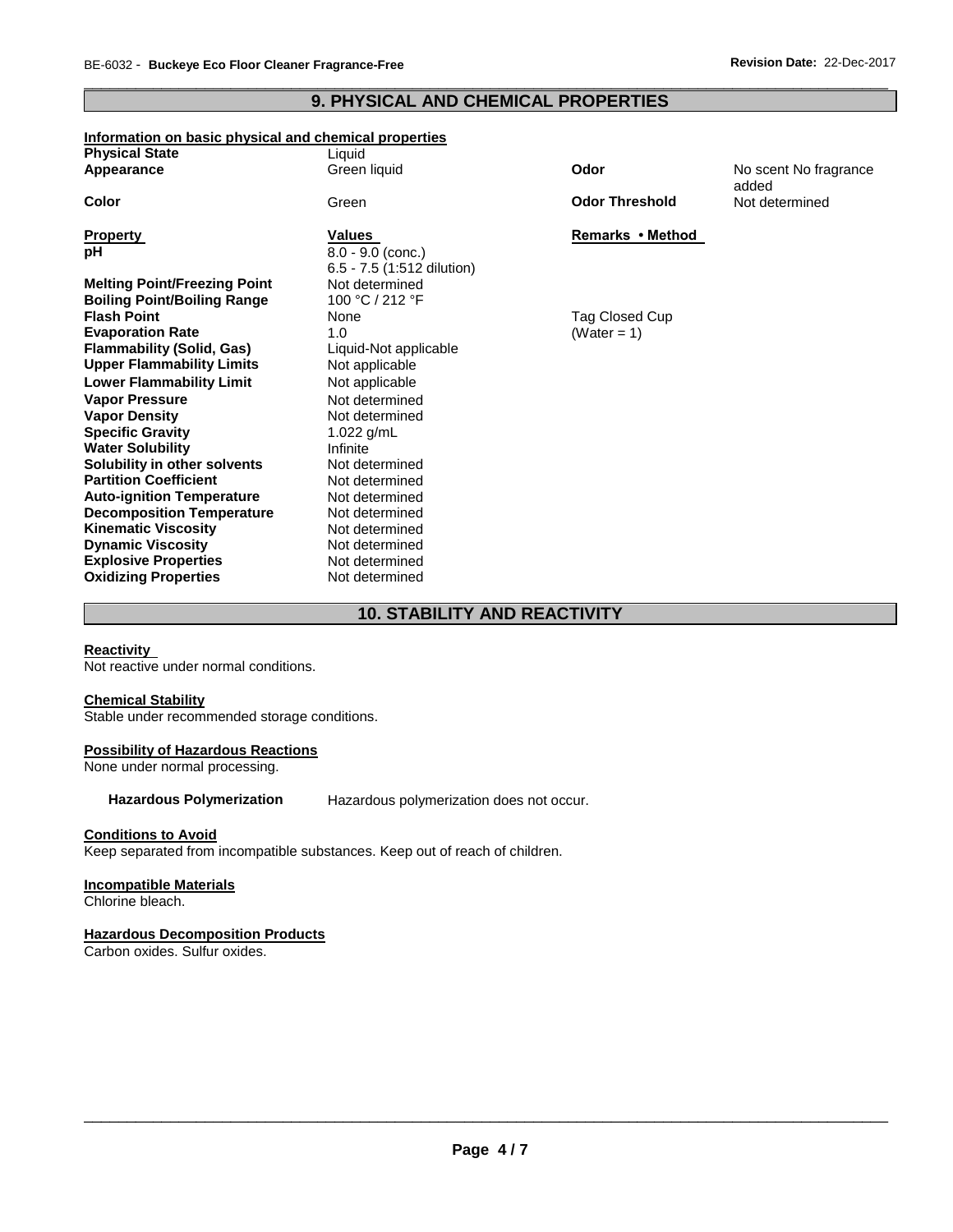#### \_\_\_\_\_\_\_\_\_\_\_\_\_\_\_\_\_\_\_\_\_\_\_\_\_\_\_\_\_\_\_\_\_\_\_\_\_\_\_\_\_\_\_\_\_\_\_\_\_\_\_\_\_\_\_\_\_\_\_\_\_\_\_\_\_\_\_\_\_\_\_\_\_\_\_\_\_\_\_\_\_\_\_\_\_\_\_\_\_\_\_\_\_ **11. TOXICOLOGICAL INFORMATION**

#### **Information on likely routes of exposure**

| <b>Product Information</b> |                                  |
|----------------------------|----------------------------------|
| <b>Eve Contact</b>         | Causes serious eye irritation.   |
| <b>Skin Contact</b>        | Causes mild skin irritation.     |
| <b>Inhalation</b>          | Avoid breathing vapors or mists. |
| Ingestion                  | Do not ingest.                   |

#### **Component Information**

| <b>Chemical Name</b>                                             | Oral LD50                                                                               | <b>LD50</b><br>Dermal | <b>LC50</b><br><b>Inhalation</b> |
|------------------------------------------------------------------|-----------------------------------------------------------------------------------------|-----------------------|----------------------------------|
| xvlenesulfonate<br>30dium<br>$\sim$ $\sim$<br>$1300 - i$<br>-ے ، | Rat<br>$\overline{\phantom{a}}$<br>mg/ka<br>$\overline{\phantom{0}}$<br>-<br>200<br>. . |                       |                                  |

#### **Information on physical, chemical and toxicological effects**

**Symptoms** Please see section 4 of this SDS for symptoms.

#### **Delayed and immediate effects as well as chronic effects from short and long-term exposure**

**Carcinogenicity** Based on the information provided, this product does not contain any carcinogens or potential carcinogens as listed by OSHA, IARC or NTP.

#### **Numerical measures of toxicity**

Not determined

### **12. ECOLOGICAL INFORMATION**

#### **Ecotoxicity**

The product is not classified as environmentally hazardous. However, this does not exclude the possibility that large or frequent spills can have a harmful or damaging effect on the environment.

#### **Component Information**

Not available

#### **Persistence/Degradability**

Not determined.

#### **Bioaccumulation**

Not determined.

## **Mobility**

Not determined

## **Other Adverse Effects**

Not determined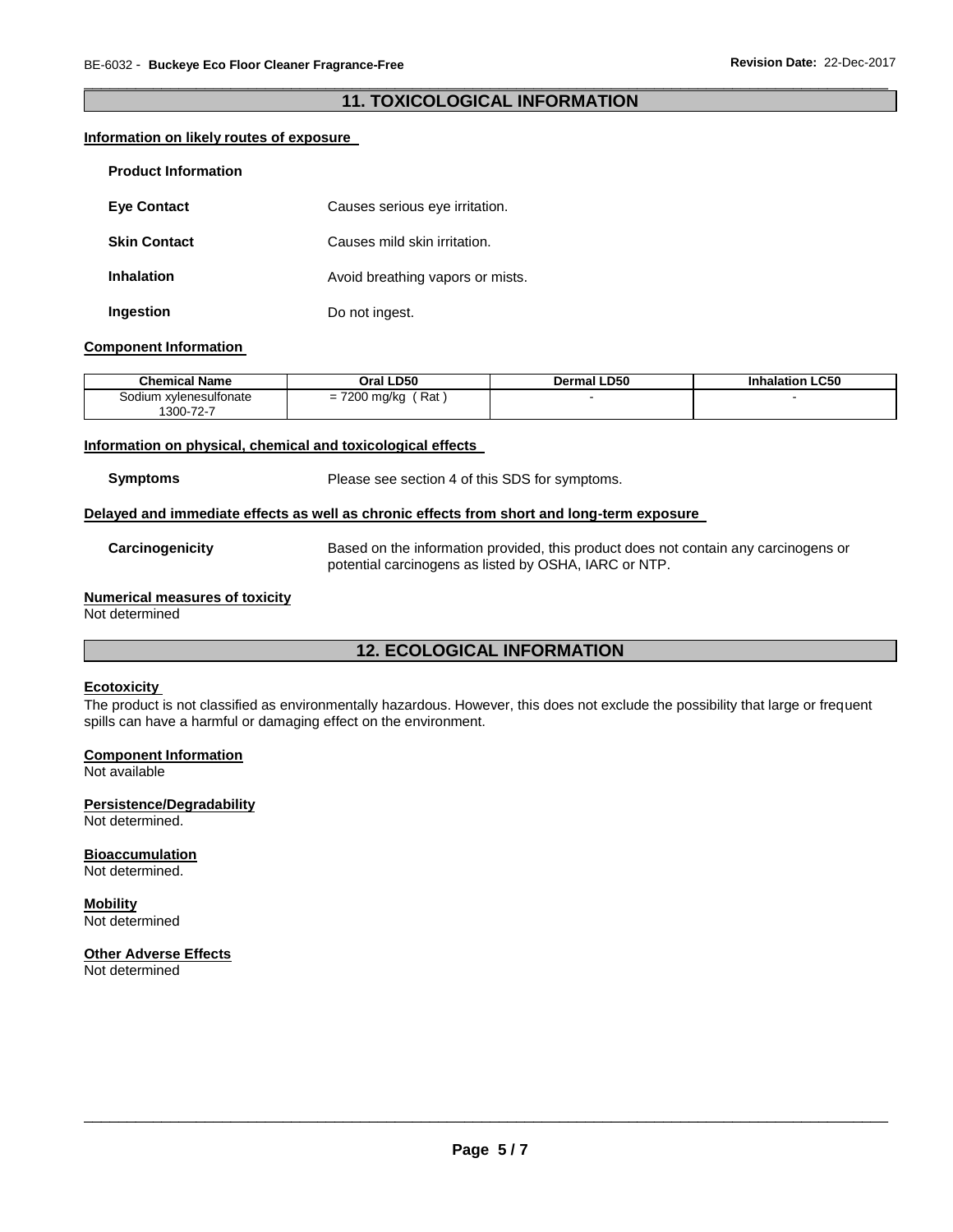#### \_\_\_\_\_\_\_\_\_\_\_\_\_\_\_\_\_\_\_\_\_\_\_\_\_\_\_\_\_\_\_\_\_\_\_\_\_\_\_\_\_\_\_\_\_\_\_\_\_\_\_\_\_\_\_\_\_\_\_\_\_\_\_\_\_\_\_\_\_\_\_\_\_\_\_\_\_\_\_\_\_\_\_\_\_\_\_\_\_\_\_\_\_ **13. DISPOSAL CONSIDERATIONS**

#### **Waste Treatment Methods**

| <b>Disposal of Wastes</b>        | Disposal should be in accordance with applicable regional, national and local laws and<br>regulations.                         |  |  |  |  |
|----------------------------------|--------------------------------------------------------------------------------------------------------------------------------|--|--|--|--|
| <b>Contaminated Packaging</b>    | Disposal should be in accordance with applicable regional, national and local laws and<br>regulations.                         |  |  |  |  |
| <b>14. TRANSPORT INFORMATION</b> |                                                                                                                                |  |  |  |  |
| <b>Note</b>                      | Please see current shipping paper for most up to date shipping information, including<br>exemptions and special circumstances. |  |  |  |  |
| DOT                              | Not regulated                                                                                                                  |  |  |  |  |
| <b>ATAI</b>                      | Not regulated                                                                                                                  |  |  |  |  |
| <b>IMDG</b>                      | Not regulated                                                                                                                  |  |  |  |  |

### **15. REGULATORY INFORMATION**

#### **International Inventories**

| <b>Chemical Name</b>      | TSCA    | DSL | <b>NDSL</b> | <b>EINECS</b> | <b>ELINCS</b> | <b>ENCS</b> | <b>IECSC</b> | <b>KECL</b> | <b>PICCS</b> | <b>AICS</b> |
|---------------------------|---------|-----|-------------|---------------|---------------|-------------|--------------|-------------|--------------|-------------|
| Alkylpolyglycoside C8-10  | Present |     |             |               |               |             |              | Present     |              |             |
| Sodium xvlenesulfonate    | Present |     |             | Present       |               | Present     |              | Present     |              |             |
| Alkylpolyglycoside C10-16 | Present |     |             |               |               | Present     |              | Present     |              |             |

**Legend:** 

*TSCA - United States Toxic Substances Control Act Section 8(b) Inventory* 

*DSL/NDSL - Canadian Domestic Substances List/Non-Domestic Substances List* 

*EINECS/ELINCS - European Inventory of Existing Chemical Substances/European List of Notified Chemical Substances* 

*ENCS - Japan Existing and New Chemical Substances* 

*IECSC - China Inventory of Existing Chemical Substances* 

*KECL - Korean Existing and Evaluated Chemical Substances* 

*PICCS - Philippines Inventory of Chemicals and Chemical Substances* 

*AICS - Australian Inventory of Chemical Substances* 

#### **US Federal Regulations**

#### **CERCLA**

This material, as supplied, does not contain any substances regulated as hazardous substances under the Comprehensive Environmental Response Compensation and Liability Act (CERCLA) (40 CFR 302) or the Superfund Amendments and Reauthorization Act (SARA) (40 CFR 355).

#### **SARA 313**

Section 313 of Title III of the Superfund Amendments and Reauthorization Act of 1986 (SARA). This product does not contain any chemicals which are subject to the reporting requirements of the Act and Title 40 of the Code of Federal Regulations, Part 372

#### **CWA (Clean Water Act)**

This product does not contain any substances regulated as pollutants pursuant to the Clean Water Act (40 CFR 122.21 and 40 CFR 122.42)